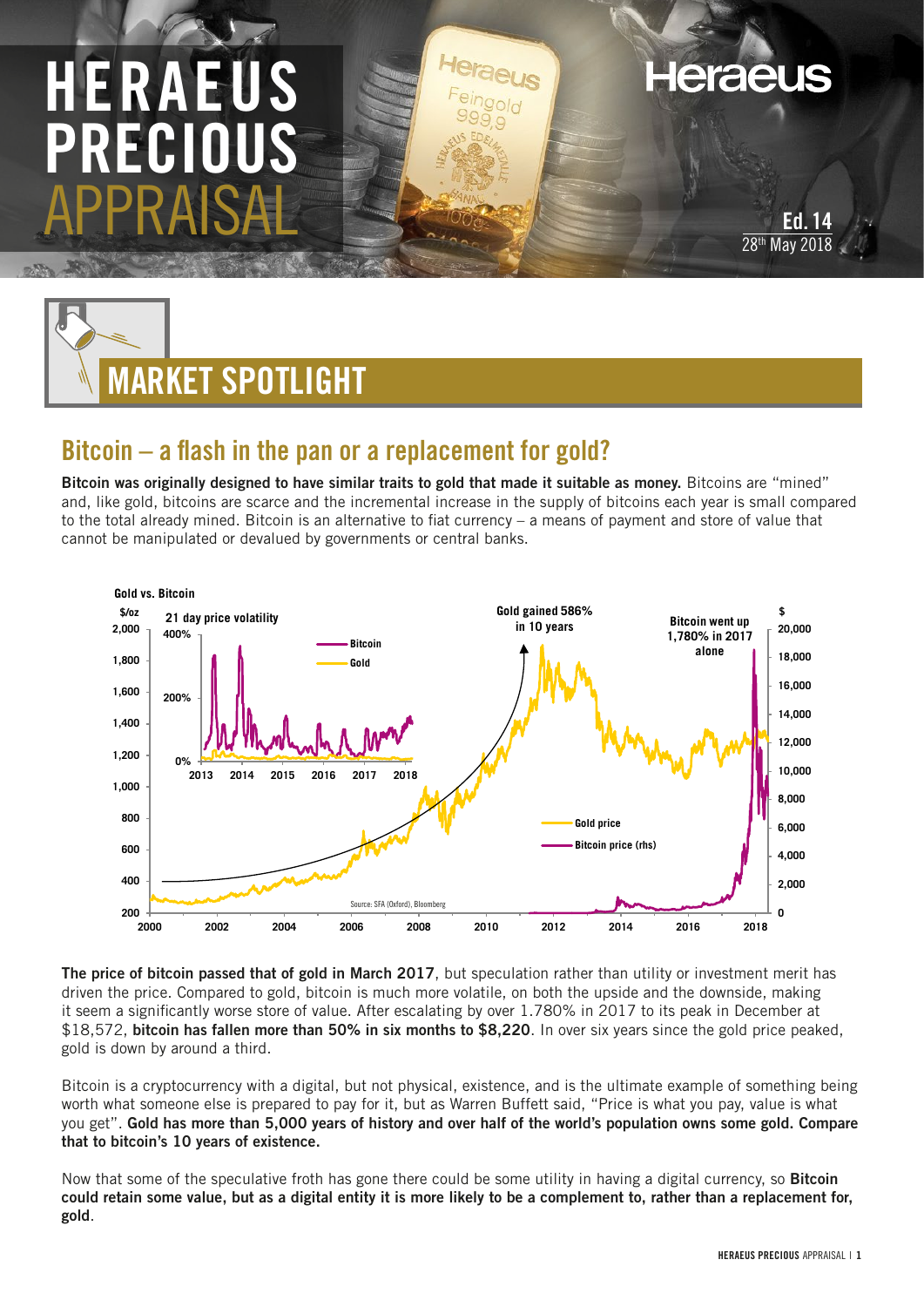# PRECIOUS METALS REVIEW

## Au

|  | Au Gold                   |                            |       |             |            |                  |  |  |
|--|---------------------------|----------------------------|-------|-------------|------------|------------------|--|--|
|  |                           | <b>Close</b> Weekly change | High  | <b>Date</b> | <b>Low</b> | <b>Date</b>      |  |  |
|  | $\sqrt{$782}$ 1,304 0.99% |                            | 1,308 | 25/05/2018  |            | 1,282 21/05/2018 |  |  |
|  | €/oz $1,118$ 1.93%        |                            | 1.121 | 25/05/2018  |            | 1,092 21/05/2018 |  |  |

A strengthening US dollar and rising bond yields have not been good for gold. The dollar jumped and the 10 year US Treasury broke clear of the 3% yield level and reached a multi-year high on the  $15<sup>th</sup>$ . Gold dropped 1.7% on the day to close at \$1,290/oz, its lowest level of the year.

However, in the last week while the dollar has held its gains, yields have slipped back and gold has edged higher as signs have emerged that geopolitical tensions are increasing again. A new Italian government composed of a coalition between the anti-euro Five Star Movement and anti-immigration Northern League which could cause problems for the ECB and the euro is not to come about.

The planned meeting between Donald Trump and Kim Jong-Un, for which there were hopes of progressing peace in the Korean peninsula, was cancelled by Trump, but the next day he said it may be back on. If tensions ease then pullbacks in the US\$ and bonds may offer only temporary relief to gold.

The minutes from the Federal Reserve meeting suggest that the Fed is likely to raise rates at its next meeting in June, but it is unclear how many more rate rises are planned this year. If inflation stabilises around 2%, as the committee thinks, then further rate rises will be a negative for gold.

## Ag

|      | Ag Silver                 |                            |       |                  |            |             |  |  |
|------|---------------------------|----------------------------|-------|------------------|------------|-------------|--|--|
|      |                           | <b>Close</b> Weekly change | High  | <b>Date</b>      | <b>Low</b> | <b>Date</b> |  |  |
|      | $\sqrt{$70z}$ 16.54 0.74% |                            |       | 16.72 25/05/2018 | 16.27      | 21/05/2018  |  |  |
| E/0Z | 14.18                     | 1.69%                      | 14.31 | 25/05/2018       | 13.88      | 21/05/2018  |  |  |

The trading range on the silver price has been narrowing this year in a continuation of the trend from 2017. From a technical point of view this suggests that a breakout is increasingly likely to occur soon and the pattern of decreasing highs make a breakout to the downside seem a real possibility, which would be signalled by a move through the support level at \$15.60/oz-\$15.75/oz. However, with the gold:silver ratio at 79 silver still looks undervalued.

US electronics manufacturing moved to an all-time high in March while Japanese manufacturing moved to the

highest level in 10 years, just 3% off the 2007 high. March saw China decline in exports of electrical and electronic equipment after 14 consecutive months of growth as the impacts of the US tariffs start to effect the market, although the decline was only 2.3% year-on-year. Electronics forms the largest section of silver demand, at almost a quarter of the total, and consumer demand for electronics is expected to increase in emerging markets which the IMF forecast will see GDP growth of 5% in 2018 and 2019.

## Pt

|                          | Pt Platinum |                            |      |             |            |             |  |  |
|--------------------------|-------------|----------------------------|------|-------------|------------|-------------|--|--|
| <b>Contract Contract</b> |             | <b>Close</b> Weekly change | High | <b>Date</b> | <b>Low</b> | <b>Date</b> |  |  |
| $\sqrt{0z}$ 902          |             | $2.02\%$                   | 915  | 24/05/2018  | 878        | 21/05/2018  |  |  |
| $\epsilon/\sigma$ z 773  |             | 2.98%                      | 781  | 25/05/2018  | 748        | 21/05/2018  |  |  |

Hydrogen fuel-cell buses have been introduced to Chengdu as more Chinese vehicle manufacturers become interested in the technology for heavy-duty vehicles. Attendees to London Platinum Week may have heard of the particular benefits that fuel-cell power has to offer this vehicle class from ITM Power CEO, Graham Cooley, as the move towards zero emissions vehicles is made. The longer range and faster refuelling time are

possibly the most obvious benefits but, the separation of energy and power requirements make the technology more cost effective and efficient in large vehicles, and depot refuelling presents an opportunity for creating fuel from renewable energy. If this technology catches on it would become a major source of platinum demand in the future.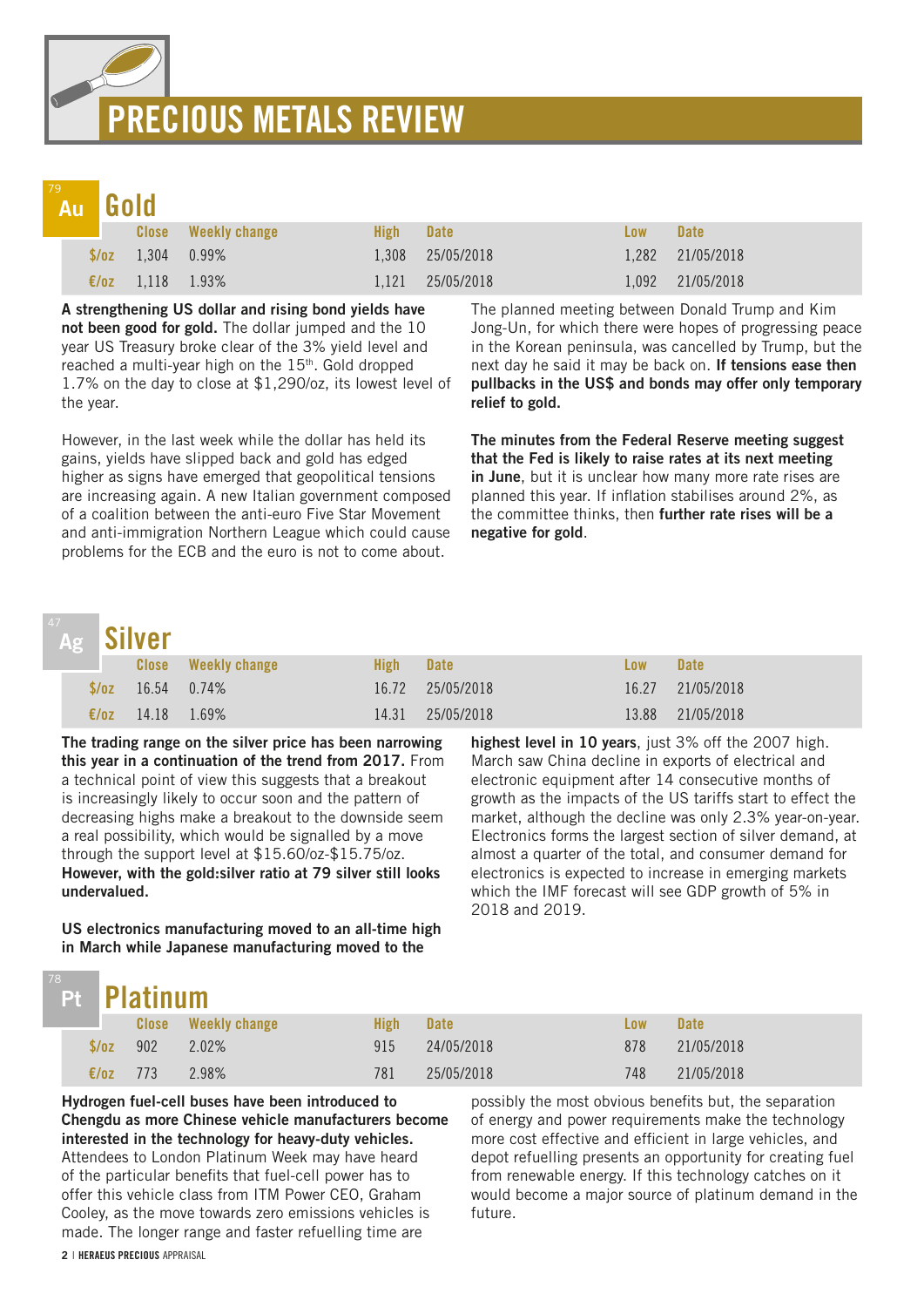## PRECIOUS METALS REVIEW



45

77

## **Palladium**

|                |                        | <b>Close</b> Weekly change | High- | <b>Date</b>      | <b>Low</b> | <b>Date</b> |
|----------------|------------------------|----------------------------|-------|------------------|------------|-------------|
|                | $\sqrt{$6z}$ 976 1.12% |                            |       | 1,007 22/05/2018 | 968        | 21/05/2018  |
| $\epsilon$ /oz | 835                    | 1.81%                      | 853   | 22/05/2018       | 825        | 21/05/2018  |

China's announcement that it will cut tariffs on imported cars from 25% to 15%, and on car parts from 25% to just 6%. This was seen by many as primarily an attempt to ease tensions between China and the US, and it has been fairly successful, but of course there are implications for the market itself. The effect on the volume of cars being imported into China may not change dramatically though and the upside for palladium is limited. Most foreign manufacturers have already set-up joint ventures with local manufacturers in order to build cars in China. Demand in China is still primarily for cheap vehicles and, as such, the 15% tariff that still remains eliminates the opportunity to compete in this segment. Consequently the main benefit will be to high-end vehicles which could encourage some upsizing and consequently raise the average palladium loadings in vehicles sold, although likely less than 1%.

The US has launched an investigation into US imports of EU cars and trucks on the grounds of national security. This could prove problematic for auto manufacturers, but while palladium demand may shift region if production is ultimately moved from Europe to North America, overall demand is unlikely to be much affected.

The non-commercial traders net long position in palladium futures has held above 1 moz for the last five weeks. This follows a decline from 2.7 moz at the start of 2018 to 0.8 moz in mid-April as the price dropped from over \$1100/oz to under \$900/oz. Non-commercial traders took profits after increasing their long positions during 2017 at lower prices. The price has moved back above \$960/oz, but speculative long positioning has not recovered proportionately showing traders currently have less appetite to take long positions at prices above \$900/ oz.

#### odium, Ruthenium, Iridium Rh 44 Ru Ir

| . . |                       | <b>Rhodium</b> | <b>Ruthenium</b> | <b>Iridium</b> |
|-----|-----------------------|----------------|------------------|----------------|
|     | <b>Reporting week</b> | $$2,250$ /oz   | \$275/oz         | $$1,425$ /oz   |
|     | <b>Previous week</b>  | $$2,195$ /0Z   | $$275$ /oz       | \$1,335/oz     |

The rhodium price has gained 2.5% over the last week in spite of the stronger US dollar. The tightness in the market continues for now, although the rally is unlikely to hit historical highs as the market is close to balance. The flow of rhodium metal from ETF holdings has also slowed; the last six weeks have seen outflows totalling 7.5 koz compared with 22 koz in the six weeks prior to that. Iridium is also gaining against the pressure of a stronger dollar as it increased by \$90/oz last week, while ruthenium held its price at \$275/oz.

The small metals were the subject of the most interest and discussion, by far, among end users and fund managers during London Platinum Week. This is, no doubt, connected to the significant price appreciation that the metals have seen. Rhodium, ruthenium and iridium prices have increased by 31%, 38%, 46% yearto-date and by 260%, 588%, and 174% respectively from their 2016 lows.